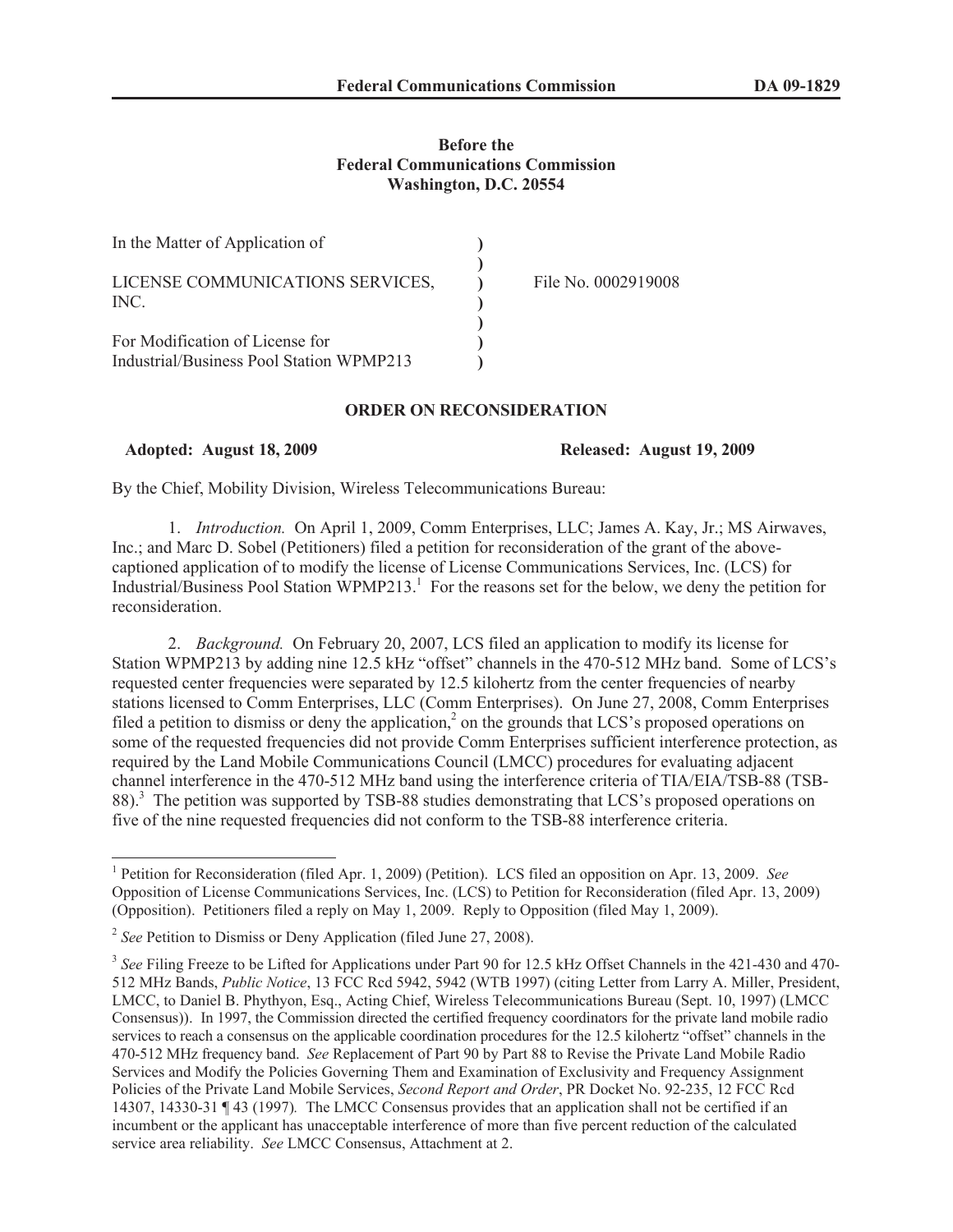3. LCS's application was returned on December 3, 2008 to allow LSC's frequency coordinator to confirm its frequency coordination.<sup>4</sup> On December 10, 2008, LCS amended the application to reduce the emission designator bandwidth on all but one of the requested frequencies (including all five challenged by Comm Enterprises) from 11.2 kilohertz to 4 kilohertz, and LCS's frequency coordinator stated that the proposed operations would thus comply with TSB-88.<sup>5</sup> Because the Comm Enterprises petition objected to operations that LCS no longer proposed, the Wireless Telecommunications Bureau's Mobility Division dismissed the petition as moot on February 17, 2009, $6$  and granted LCS's application on March 2, 2009.

4. On April 1, 2009, Petitioners filed a petition for reconsideration of the grant of LCS's application. They argue that the amendment was insufficient to resolve the potential interference demonstrated by the Comm Enterprises petition, and the application should have been dismissed or returned to allow the frequency coordinator to demonstrate compliance with TSB-88.<sup>7</sup>

5. *Discussion.* Petitioners present no studies or other evidence that the LCS application, as amended, did not comply with TSB-88. The studies submitted with the Comm Enterprises petition pertained to the original application proposing a wider bandwidth, and thus do not demonstrate that the amended application did not provide interference protection. LCS's frequency coordinator specifically represented to the Commission that the amended application complied with TSB-88, and Petitioners have not refuted this representation. Consequently, we find the petition for reconsideration unpersuasive.<sup>8</sup>

6. Petitioners argue that the dismissal of the Comm Enterprises petition conflicts with the Mobility Division's subsequent decision in *National Science and Technology Network, Inc.* (*NSTN*).<sup>9</sup> In that case, the Mobility Division concluded that an application that proposed to operate on 12.5 kilohertz offset channels on center frequencies 12.5 kilohertz removed from existing 25 kilohertz stations was required to satisfy TSB-88, because of spectral overlap between the incumbent and proposed stations.<sup>10</sup> The Mobility Division also stated that the matter could not be resolved by amending the application to propose 6.25 kilohertz channels rather than 12.5 kilohertz channels.<sup>11</sup> Petitioners contend that this demonstrates that amending the LCS application to reduce the emission designator bandwidth did not satisfy TSB-88. We disagree. The *NSTN* decision stated only that the proffered amendment would not eliminate the spectral overlap, so the application would still need to demonstrate compliance with TSB-88; it did not conclude that the application would not comply with TSB-88 even if it were amended to request 6.25 kilohertz channels. The dismissal of the Comm Enterprises petition therefore was consistent with *NSTN* decision, because the dismissal was based not on a determination that the amendment

<sup>4</sup> *See* Return Letter Ref. No. 4809484.

<sup>5</sup> *See* Letter dated Dec. 10, 2008 from Andrew Barbour, PCIA Coordination Services, to FCC.

<sup>6</sup> *See* Letter dated Feb. 17, 2009 from Scot Stone, Deputy Chief, Mobility Division, to Robert J. Keller, counsel for Comm Enterprises, Inc.

<sup>7</sup> *See* Petition at 3.

<sup>&</sup>lt;sup>8</sup> In addition, as LCS points out, the Petition is defective because it is based on a claim of electrical interference, but is not accompanied by an affidavit of a qualified radio engineer showing that interference will be caused, as required by Section 1.106(e) of the Commission's Rules. *See* Opposition at 2-3 (citing 47 C.F.R. § 1.106(e)).

<sup>9</sup> *See* Petition at 4 (citing National Science and Technology Network, Inc., *Order on Further Reconsideration*, 24 FCC Rcd 3577 (WTB MD 2009) (*NSTN*), *review pending*).

<sup>10</sup> *See NSTN*, 24 FCC Rcd at 3578 ¶ 5.

<sup>&</sup>lt;sup>11</sup> *Id.* at 3578-79 ¶ 5.